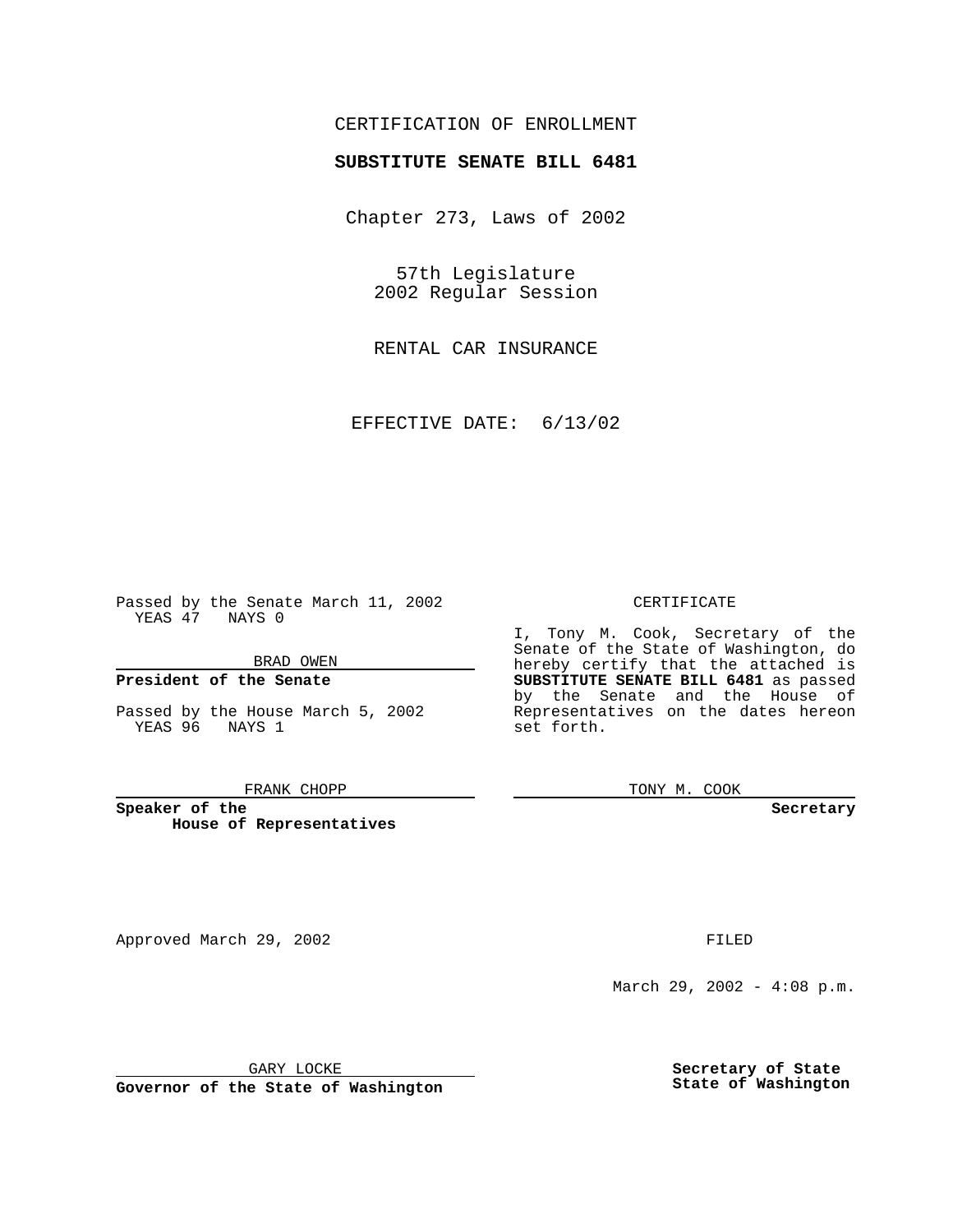## **SUBSTITUTE SENATE BILL 6481** \_\_\_\_\_\_\_\_\_\_\_\_\_\_\_\_\_\_\_\_\_\_\_\_\_\_\_\_\_\_\_\_\_\_\_\_\_\_\_\_\_\_\_\_\_\_\_

\_\_\_\_\_\_\_\_\_\_\_\_\_\_\_\_\_\_\_\_\_\_\_\_\_\_\_\_\_\_\_\_\_\_\_\_\_\_\_\_\_\_\_\_\_\_\_

## AS AMENDED BY THE HOUSE

Passed Legislature - 2002 Regular Session

### **State of Washington 57th Legislature 2002 Regular Session**

**By** Senate Committee on Labor, Commerce & Financial Institutions (originally sponsored by Senators Prentice and Winsley)

READ FIRST TIME 02/08/2002.

 AN ACT Relating to regulating insurance for rental vehicles; adding a new chapter to Title 48 RCW; creating a new section; and prescribing penalties.

BE IT ENACTED BY THE LEGISLATURE OF THE STATE OF WASHINGTON:

 NEW SECTION. **Sec. 1.** SHORT TITLE. This chapter may be known and cited as the rental car insurance limited agent license act.

 NEW SECTION. **Sec. 2.** DEFINITIONS. The definitions in this section apply throughout this chapter unless the context clearly requires otherwise.

 (1) "Endorsee" means an unlicensed employee or agent of a rental car agent who meets the requirements of this chapter.

(2) "Person" means an individual or a business entity.

 (3) "Rental agreement" means any written master, corporate, group, or individual agreement setting forth the terms and conditions governing the use of a rental car rented or leased by a rental car company.

 (4) "Rental car" means any motor vehicle that is intended to be rented or leased for a period of thirty consecutive days or less by a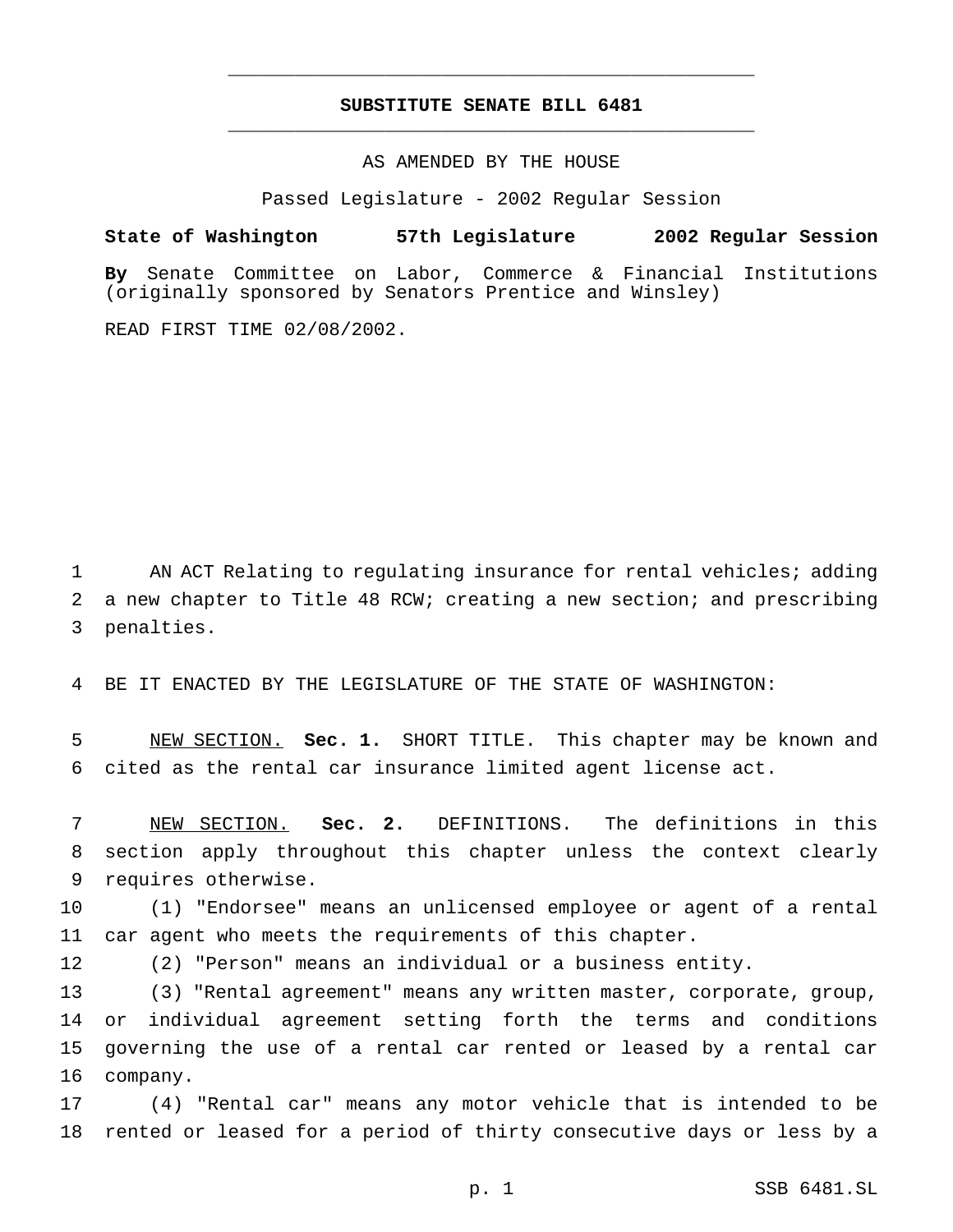driver who is not required to possess a commercial driver's license to operate the motor vehicle and the motor vehicle is either of the following:

 (a) A private passenger motor vehicle, including a passenger van, recreational vehicle, minivan, or sports utility vehicle; or

 (b) A cargo vehicle, including a cargo van, pickup truck, or truck with a gross vehicle weight of less than twenty-six thousand pounds.

 (5) "Rental car agent" means any rental car company that is licensed to offer, sell, or solicit rental car insurance under this chapter.

 (6) "Rental car company" means any person in the business of renting rental cars to the public, including a franchisee.

 (7) "Rental car insurance" means insurance offered, sold, or solicited in connection with and incidental to the rental of rental cars, whether at the rental office or by preselection of coverage in master, corporate, group, or individual agreements that: (a) Is nontransferable; (b) applies only to the rental car that is the subject of the rental agreement; and (c) is limited to the following kinds of insurance:

 (i) Personal accident insurance for renters and other rental car occupants, for accidental death or dismemberment, and for medical expenses resulting from an accident that occurs with the rental car during the rental period;

 (ii) Liability insurance, including uninsured or underinsured motorist coverage, whether offered separately or in combination with other liability insurance, that provides protection to the renters and to other authorized drivers of a rental car for liability arising from 28 the operation of the rental car during the rental period;

 (iii) Personal effects insurance that provides coverage to renters and other vehicle occupants for loss of, or damage to, personal effects in the rental car during the rental period; and

 (iv) Roadside assistance and emergency sickness protection insurance.

 (8) "Renter" means any person who obtains the use of a vehicle from a rental car company under the terms of a rental agreement.

 NEW SECTION. **Sec. 3.** GENERAL RULES. (1) A rental car company, or officer, director, employee, or agent of a rental car company, may not offer, sell, or solicit the purchase of rental car insurance unless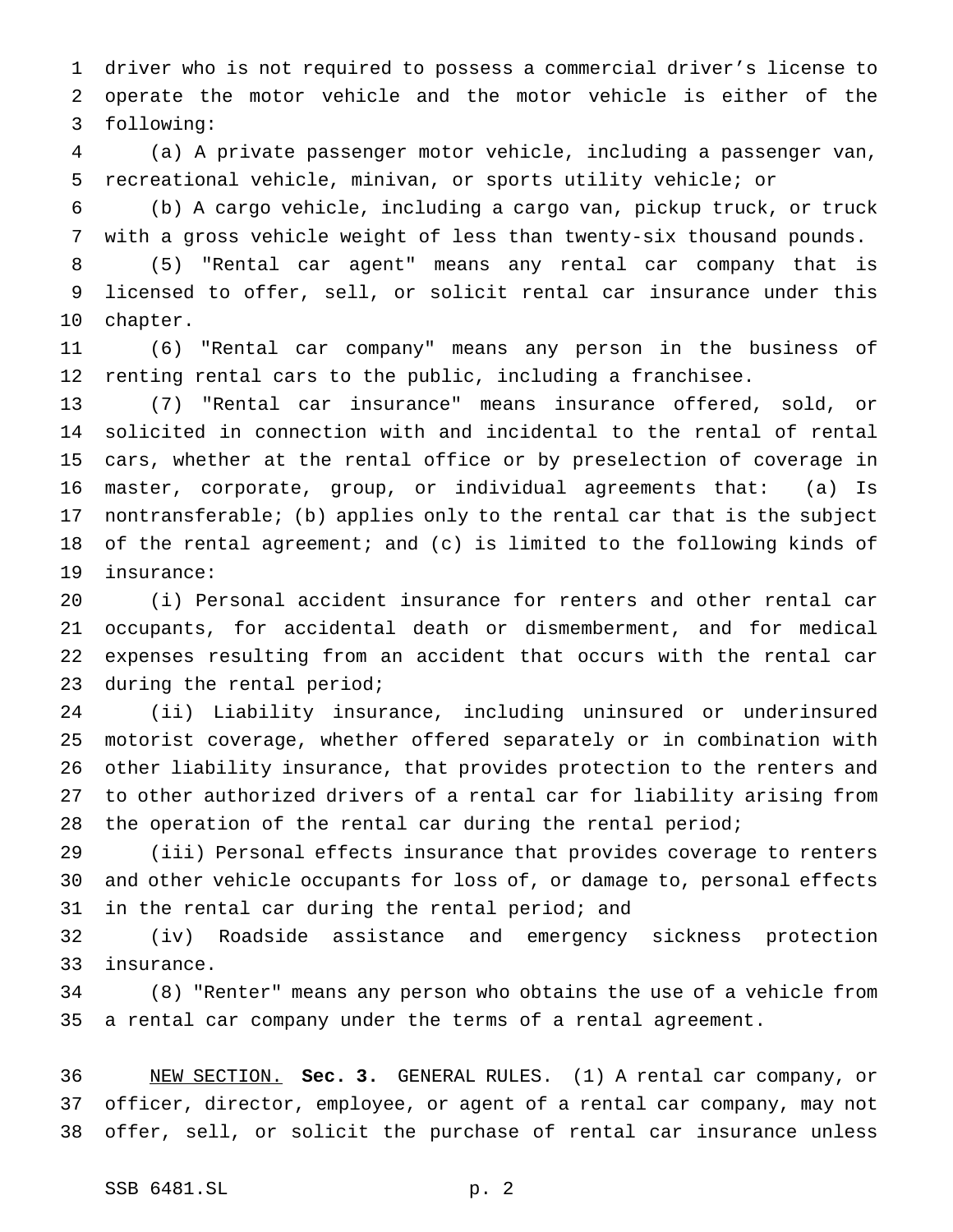that person is licensed under chapter 48.17 RCW or is in compliance with this chapter.

 (2) The commissioner may issue a license to a rental car company that is in compliance with this chapter authorizing the rental car company to act as a rental car agent under this chapter, in connection with and incidental to rental agreements, on behalf of any insurer authorized to write rental car insurance in this state.

 NEW SECTION. **Sec. 4.** LICENSING RENTAL CAR COMPANIES AS RENTAL CAR AGENTS. A rental car company may apply to be licensed as a rental car agent under, and if in compliance with, this chapter by filing the following documents with the commissioner:

 (1) A written application for licensure, signed by the applicant or by an officer of the applicant, in the form prescribed by the commissioner that includes a listing of all locations at which the rental car company intends to offer, sell, or solicit rental car insurance; and

 (2)(a) A certificate by the insurer that is to be named in the rental car agent license, stating that: (i) The insurer has satisfied itself that the named applicant is trustworthy and competent to act as its rental car agent, limited to this purpose; (ii) the insurer has reviewed the endorsee training and education program required by section 5(4) of this act and believes that it satisfies the statutory requirements; and (iii) the insurer will appoint the applicant to act as its rental car agent to offer, sell, or solicit rental car insurance, if the license for which the applicant is applying is issued by the commissioner.

 (b) The certification shall be subscribed by an authorized representative of the insurer on a form prescribed by the commissioner.

 NEW SECTION. **Sec. 5.** RENTAL CAR AGENT ENDORSEES. (1) An employee or agent of a rental car agent may be an endorsee authorized to offer, sell, or solicit rental car insurance under the authority of the rental car agent license, if all of the following conditions have been satisfied:

(a) The employee or agent is eighteen years of age or older;

 (b) The employee or agent is a trustworthy person and has not committed any act set forth in RCW 48.17.530;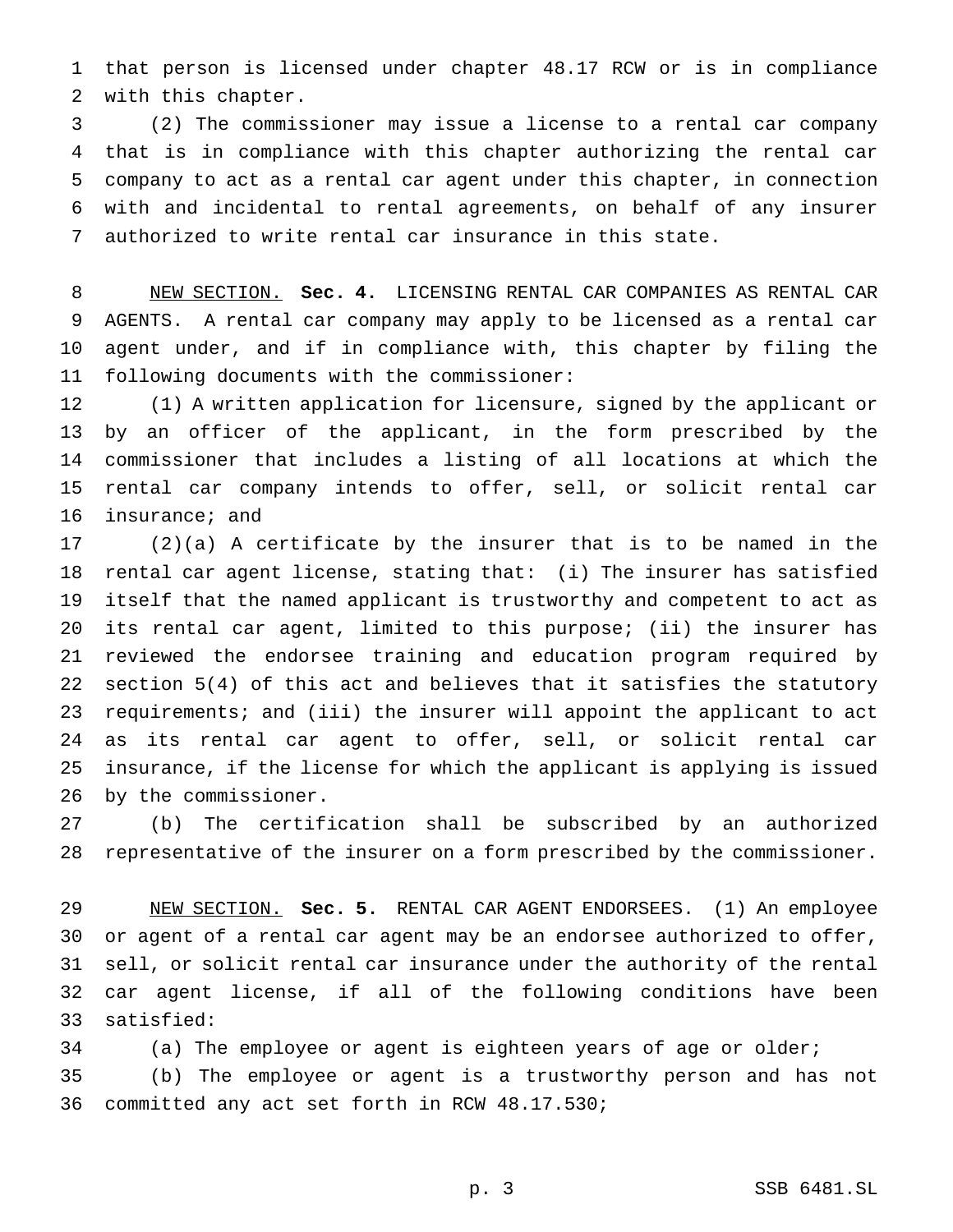(c) The employee or agent has completed a training and education program;

 (d) The rental car company, at the time it submits its rental car agent license application, also submits a list of the names of all endorsees to its rental car agent license on forms prescribed by the commissioner. The list shall be updated and submitted to the commissioner quarterly on a calendar year basis. Each list shall be retained by the rental car company for a period of three years from submission; and

 (e) The rental car company or its agent submits to the commissioner with its initial rental car agent license application, and annually thereafter, a certification subscribed by an officer of the rental car company on a form prescribed by the commissioner, stating all of the following:

 (i) No person other than an endorsee offers, sells, or solicits rental car insurance on its behalf or while working as an employee or 17 agent of the rental car agent; and

 (ii) All endorsees have completed the training and education program under subsection (4) of this section.

 (2) A rental car agent's endorsee may only act on behalf of the rental car agent in the offer, sale, or solicitation of a rental car insurance. A rental car agent is responsible for, and must supervise, all actions of its endorsees related to the offering, sale, or solicitation of rental car insurance. The conduct of an endorsee acting within the scope of his or her employment or agency is the same as the conduct of the rental car agent for purposes of this chapter.

 (3) The manager at each location of a rental car agent, or the direct supervisor of the rental car agent's endorsees at each location, must be an endorsee of that rental car agent and is responsible for the supervision of each additional endorsee at that location. Each rental car agent shall identify the endorsee who is the manager or direct supervisor at each location in the endorsee list that it submits under subsection (1)(d) of this section.

 (4) Each rental car agent shall provide a training and education program for each endorsee prior to allowing an endorsee to offer, sell, or solicit rental car insurance. Details of the program must be submitted to the commissioner, along with the license application, for approval prior to use, and resubmitted for approval of any changes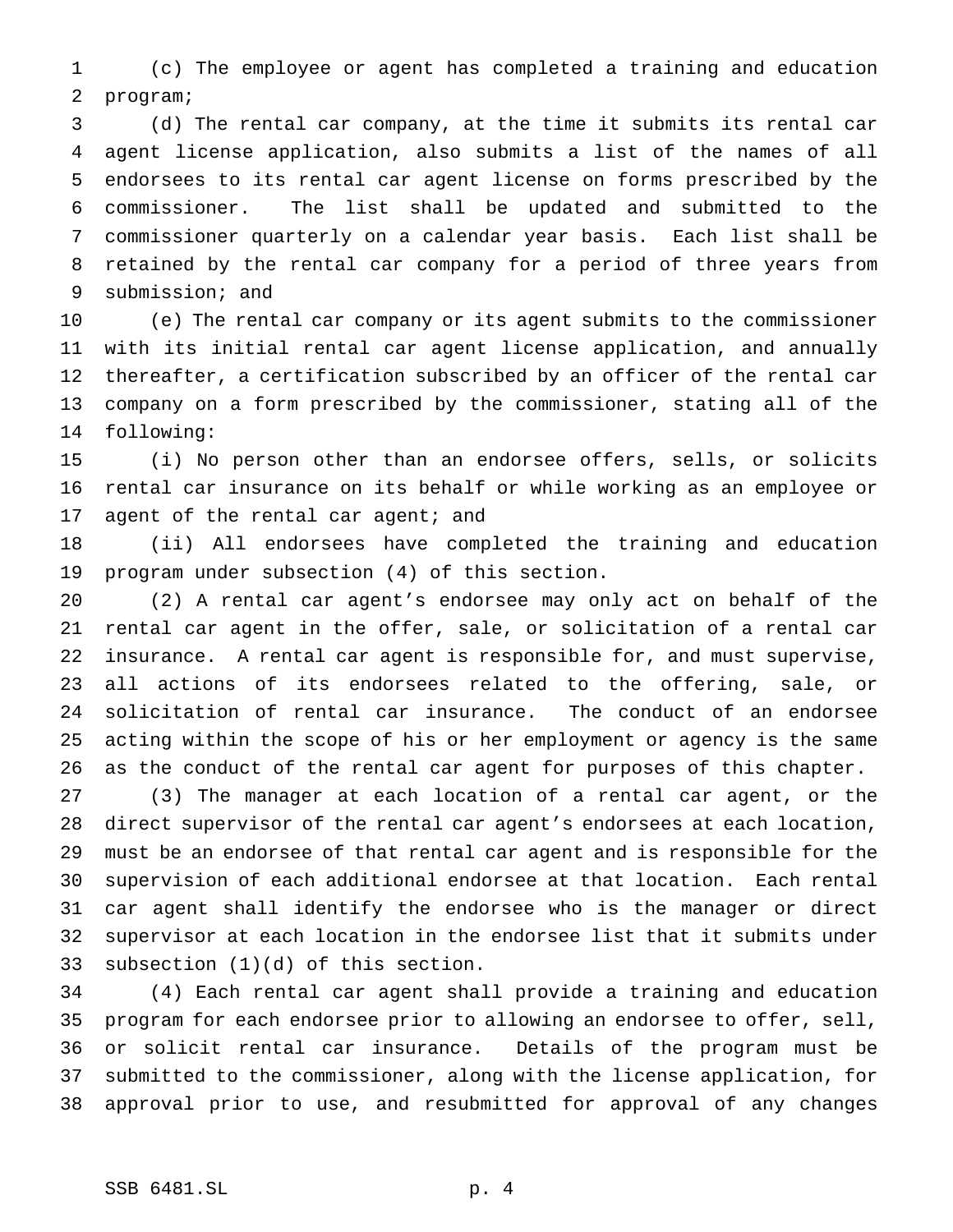prior to use. This training program shall meet the following minimum standards:

 (a) Each endorsee shall receive instruction about the kinds of insurance authorized under this chapter that may be offered for sale to prospective renters; and

 (b) Each endorsee shall receive training about the requirements and limitations imposed on car rental agents and endorsees under this chapter. The training must include specific instruction that the endorsee is prohibited by law from making any statement or engaging in any conduct express or implied, that would lead a consumer to believe that the:

 (i) Purchase of rental car insurance is required in order for the renter to rent a motor vehicle;

 (ii) Renter does not have insurance policies in place that already provide the coverage being offered by the rental car company under this chapter; or

 (iii) Endorsee is qualified to evaluate the adequacy of the renter's existing insurance coverages.

 (5) The training and education program submitted to the commissioner is approved if no action is taken within thirty days of its submission.

 (6) An endorsee's authorization to offer, sell, or solicit rental car insurance expires when the endorsee's employment with the rental car company is terminated.

 (7) The rental car agent shall retain for a period of one year from the date of each transaction records which enable it to identify the name of the endorsee involved in each rental transaction when a renter purchases rental car insurance.

 NEW SECTION. **Sec. 6.** RENTAL CAR AGENT RESTRICTIONS. Insurance may not be offered, sold, or solicited under this section, unless:

 (1) The rental period of the rental car agreement is thirty consecutive days or less;

 (2) At every location where rental agreements are executed, the rental car agent or endorsee provides brochures or other written materials to each renter who purchases rental car insurance that clearly, conspicuously, and in plain language: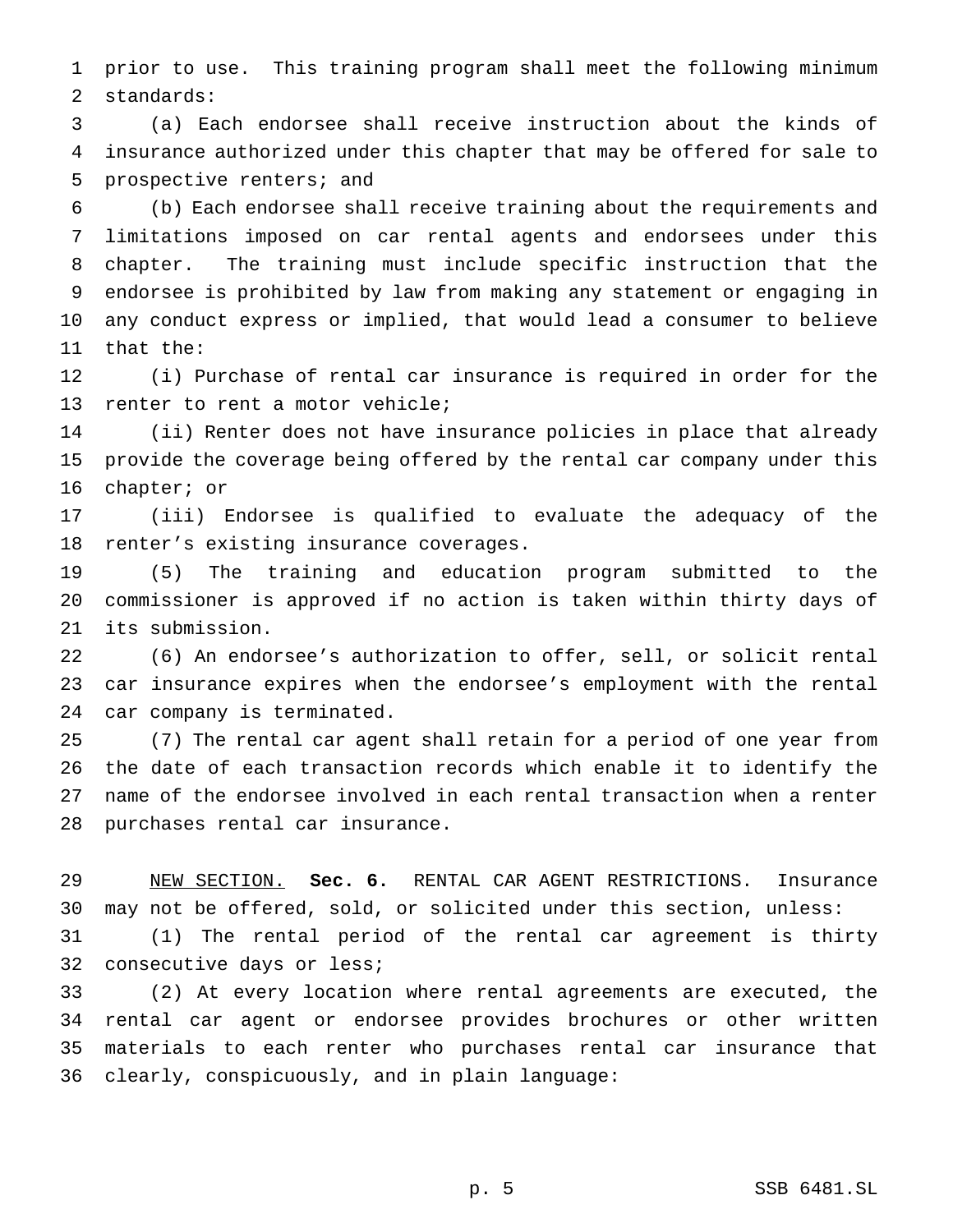(a) Summarize, clearly and correctly, the material terms, exclusions, limitations, and conditions of coverage offered to renters, including the identity of the insurer;

 (b) Describe the process for filing a claim in the event the renter elects to purchase coverage, including a toll-free telephone number to report a claim;

 (c) Provide the rental car agent's name, address, telephone number, and license number, as well as the commissioner's consumer hotline number;

 (d) Inform the consumer that the rental car insurance offered, sold, or solicited by the rental car agent may provide a duplication of coverage already provided by a renter's personal automobile insurance 13 policy, homeowners' insurance policy, or by another source of coverage; (e) Inform the consumer that the purchase by the renter of the rental car insurance is not required in order to rent a rental car from 16 the rental car agent; and

 (f) Inform the consumer that the rental car agent and the rental car agent's endorsees are not qualified to evaluate the adequacy of the renter's existing insurance coverages;

 (3) The purchaser of rental car insurance acknowledges in writing the receipt of the brochures or written materials required by subsection (2) of this section;

 (4) Evidence of the rental car insurance coverage is stated on the 24 face of the rental agreement;

 (5) All costs for the rental car insurance are separately itemized 26 in the rental agreement;

 (6) When the rental car insurance is not the primary source of coverage, the consumer is informed in writing in the form required by subsection (2) of this section that their personal insurance will serve as the primary source of coverage; and

 (7) For transactions conducted by electronic means, the rental car agent must comply with the requirements of this section, and the renter must acknowledge in writing or by electronic signature the receipt of the following disclosures:

 (a) The insurance policies offered by the rental car agent may provide a duplication of coverage already provided by a renter's personal automobile insurance policy, homeowners' insurance policy, or by another source of coverage;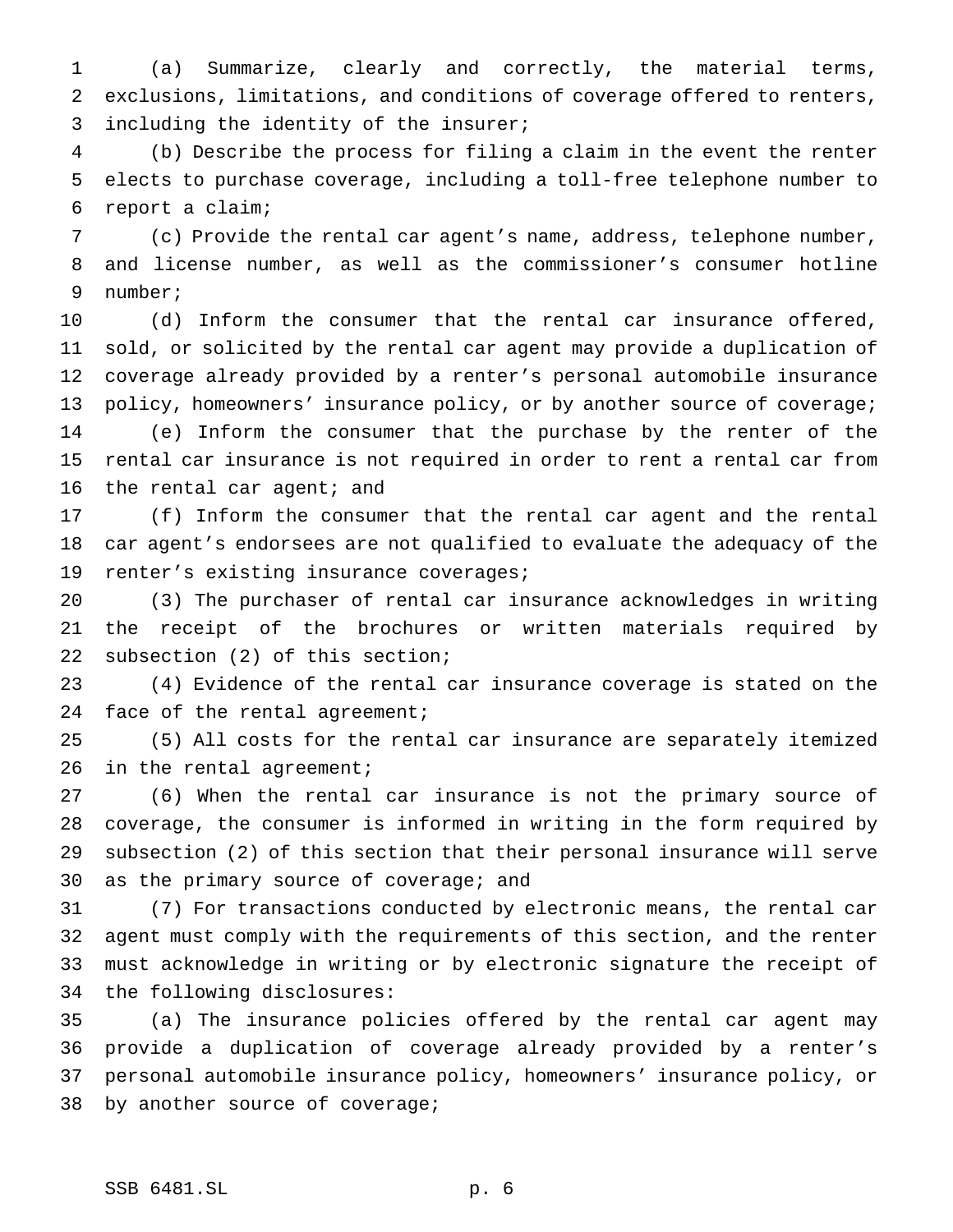(b) The purchase by the renter of rental car insurance is not required in order to rent a rental car from the rental car agent; and (c) The rental car agent and the rental car agent's endorsees are not qualified to evaluate the adequacy of the renter's existing insurance coverages.

 NEW SECTION. **Sec. 7.** RENTAL CAR AGENT PROHIBITIONS. A rental car agent may not:

 (1) Offer, sell, or solicit the purchase of insurance except in conjunction with and incidental to rental car agreements;

 (2) Advertise, represent, or otherwise portray itself or any of its employees or agents as licensed insurers, insurance agents, or insurance brokers;

 (3) Pay any person, including a rental car agent endorsee, any compensation, fee, or commission that is dependent primarily on the placement of insurance under the license issued under this chapter;

 (4) Make any statement or engage in any conduct, express or implied, that would lead a customer to believe that the:

 (a) Insurance policies offered by the rental car agent do not provide a duplication of coverage already provided by a renter's personal automobile insurance policy, homeowners' insurance policy, or by another source of coverage;

 (b) Purchase by the renter of rental car insurance is required in 23 order to rent a rental car from the rental car agent; and

 (c) Rental car agent or the rental car agent's endorsees are qualified to evaluate the adequacy of the renter's existing insurance coverages.

 NEW SECTION. **Sec. 8.** ENFORCEMENT. (1) Every rental car agent licensed under this chapter shall promptly reply in writing to an inquiry of the commissioner relative to the business of car rental insurance.

 (2)(a) In the event of a violation of this chapter by a rental car agent, the commissioner may revoke, suspend, or refuse to issue or renew any rental car agent's license that is issued or may be issued under this chapter for any cause specified in any other provision of this title, or for any of the following causes:

 (i) For any cause that the issuance of this license could have been refused had it then existed and been known to the commissioner;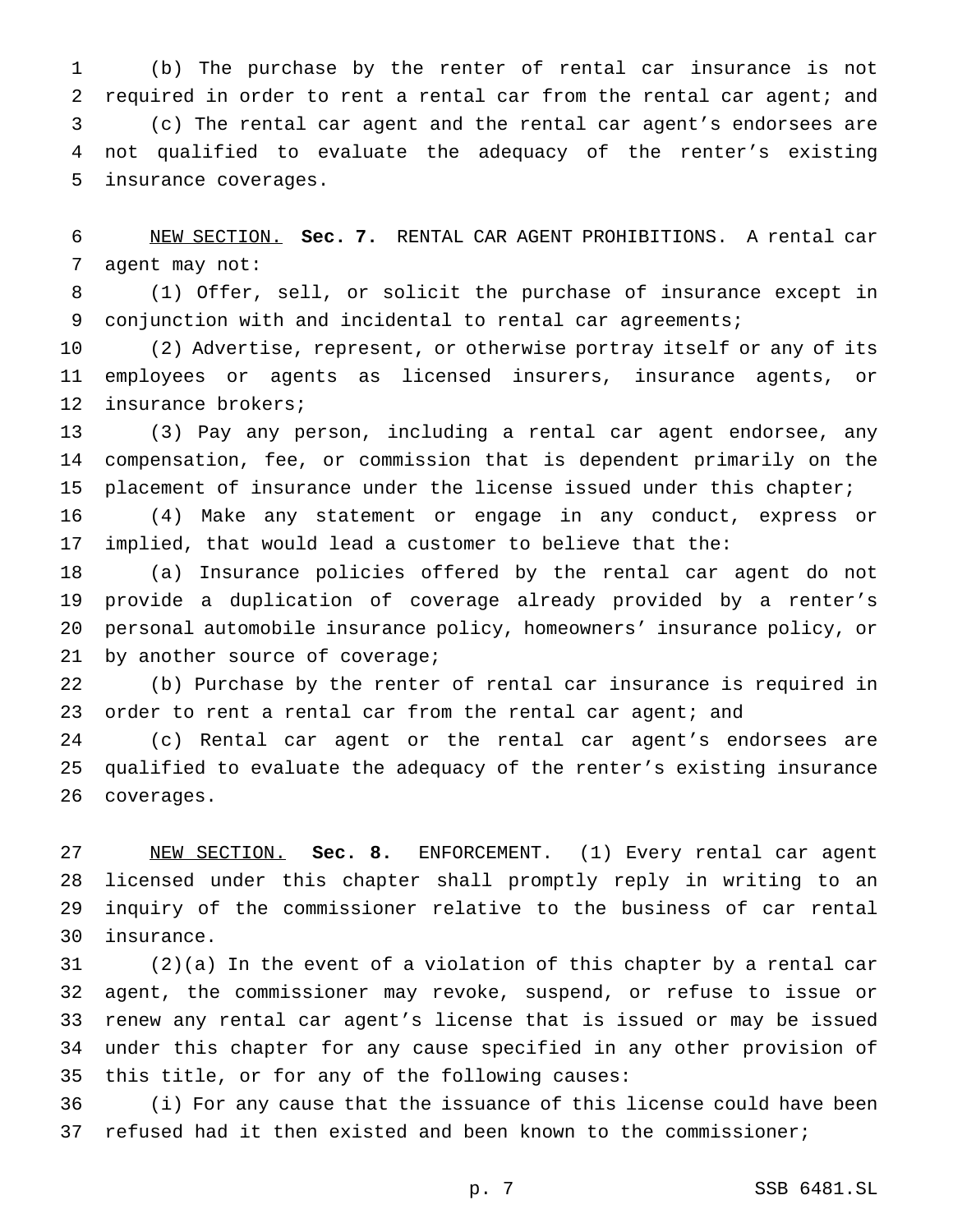(ii) If the licensee or applicant willfully violates or knowingly participates in a violation of this title or any proper order or rule of the commissioner;

 (iii) If the licensee or applicant has obtained or attempted to obtain a license through willful misrepresentation or fraud;

 (iv) If the licensee or applicant has misappropriated or converted funds that belong to, or should be paid to, another person as a result of, or in connection with, a car rental or insurance transaction;

 (v) If the licensee or applicant has, with intent to deceive, materially misrepresented the terms or effects of any insurance contract, or has engaged, or is about to engage, in any fraudulent transaction;

 (vi) If the licensee or applicant or officer of the licensee or applicant has been convicted by final judgment of a felony;

 (vii) If the licensee or applicant is shown to be, and is determined by the commissioner, incompetent or untrustworthy, or a source of injury and loss to the public; and

 (viii) If the licensee has dealt with, or attempted to deal with, insurances, or has exercised powers relative to insurance outside the scope of the car rental agent license or other insurance licenses.

 (b) If any natural person named under a firm or corporate car rental agent license, or application therefore, commits or has committed any act, or fails or has failed to perform any duty, that constitutes grounds for the commissioner to revoke, suspend, or refuse to issue or renew the license or application for license, the commissioner may revoke, suspend, refuse to renew, or refuse to issue the license or application for a license of the corporation or firm.

 (c) Any conduct of an applicant or licensee that constitutes grounds for disciplinary action under this title may be addressed under this section regardless of where the conduct took place.

 (d) The holder of any license that has been revoked or suspended shall surrender the license to the commissioner at the commissioner's request.

 (e) After notice and hearing the commissioner may impose other penalties, including suspending the transaction of insurance at specific rental locations where violations of this section have occurred and imposing fines on the manager or supervisor at each location responsible for the supervision and conduct of each endorsee,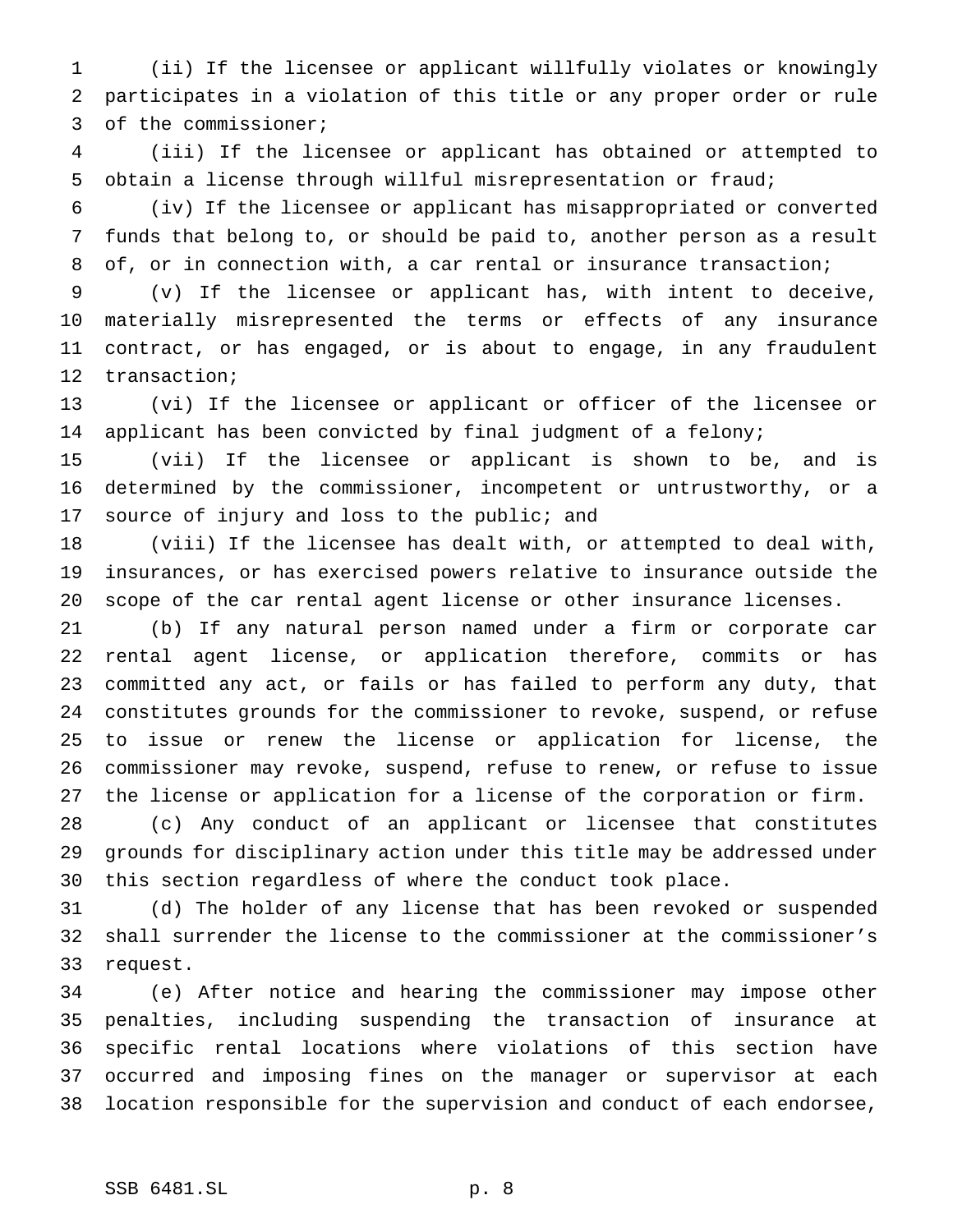as the commissioner determines necessary or convenient to carry out the purpose of this chapter.

 (3) The commissioner may suspend, revoke, or refuse to renew any car rental agent license by an order served by mail or personal service upon the licensee not less than fifteen days prior to its effective date. The order is subject to the right of the licensee to a hearing under chapter 48.04 RCW.

 (4) The commissioner may temporarily suspend a license by an order served by mail or personal service upon the licensee not less than three days prior to its effective date. However, the order must contain a notice of revocation and include a finding that the public safety or welfare imperatively requires emergency action. These suspensions may continue only until proceedings for revocation are concluded. The commissioner may also temporarily suspend a license in cases when proceedings for revocation are pending if it is found that the public safety or welfare imperatively requires emergency action.

 (5) Service by mail under this section means posting in the United States mail, addressed to the licensee at the most recent address shown in the commissioner's licensing records for the licensee. Service by mail is complete upon deposit in the United States mail.

 (6) If any person sells insurance in connection with or incidental to rental car agreements, or holds himself or herself or a company out as a rental car agent, without satisfying the requirements of this chapter, the commissioner is authorized to issue a cease and desist order.

 NEW SECTION. **Sec. 9.** TRUST ACCOUNT. A rental car agent is not required to treat moneys collected from renters purchasing rental car insurance as funds received in a fiduciary capacity, if:

 (1) The charges for rental car insurance coverage are itemized and ancillary to a rental transaction; and

 (2) The insurer has consented in writing, signed by an officer of the insurer, that premiums need not be segregated from funds received by the rental car agent.

 NEW SECTION. **Sec. 10.** RULE MAKING. The commissioner may adopt rules necessary to implement this chapter, including rules establishing licensing fees to defray the cost of administering this chapter.